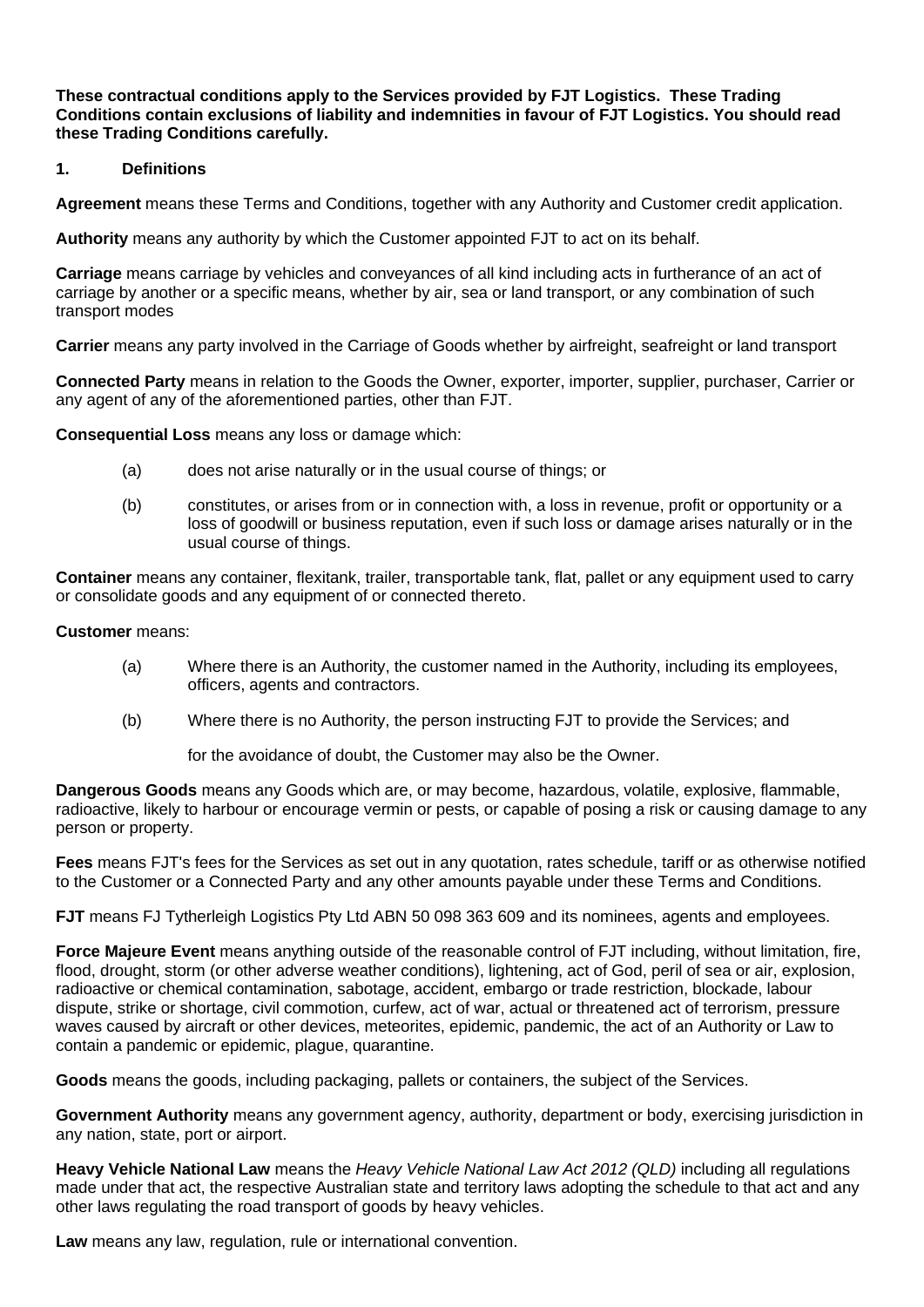## Page 2

**Loss** means any loss, cost, damage, expense, claim, demand, action, proceeding or liability of any kind, (including legal costs on an indemnity basis) and whether actual, prospective or contingent and whether ascertained or unascertained.

**Owner** means the owner, importer or exporter of the Goods, or a person authorised to act on behalf of the owner or importer of the Goods.

**Perishable Goods** means any Goods liable to waste, deterioration or spoilage, and includes without limitation fruit, vegetables, dairy products, meat, and animals.

**PPSA** means the *Personal Property Securities Act 2009* (Cth).

**Related Company** means a related body corporate within the meaning of section 50 of the *Corporations Act 2001*.

**Services** means the work performed by FJT in relation to the Goods, whether as agent or principal, including facilitating the import, export, transport, or storage of the Goods; and any ancillary acts for those purposes, including preparing any documentation or providing any information to a Government Authority.

**SBC contract** means a contract that is either a "small business contract" or a "consumer contract" as defined in section 23(3) of Schedule 2 to the *Competition and Consumer Act 2010* (Cth), but does not include:

- (a) a contract of marine salvage or towage;
- (b) a charter party of a ship;
- (c) a contract for the carriage of goods by ship;
- (d) a contract that is not a standard form contract; or
- (e) a "small business contract" where the Customer does not employ fewer than 20 persons

**Subcontractor** means a third party (and their employees, agents and contractors) engaged to provide all or part of the Services.

**Terms and Conditions** means these terms and conditions.

**Transport Document** includes a bill of lading, waybill, consignment note, or similar carriage document.

A reference to FJT's Fees includes any taxes, including goods and services tax, payable in respect of the Services.

### **2. General**

- 2.1 FJT is not a common carrier. FJT will not be liable as a common carrier.
- 2.2 These Terms and Conditions take priority over and will prevail to the extent of any inconsistency with the Authority, any credit application made by the Customer, the Customer's terms and conditions or other document issued by the Customer. Any terms and conditions set out in any Transport Document issued by FJT take priority over these Terms and Conditions.
- 2.3 The Agreement is governed by the laws of Victoria, Australia. FJT and the Customer submit to the jurisdiction of the courts of Victoria and of the Federal Court of Australia.
- 2.4 A variation of these Terms and Conditions will only be valid if in writing and signed by each party or signed by a person with the authority to bind each party.
- <span id="page-1-1"></span>2.5 FJT may assign its rights and obligations under the Agreement without the Customer's consent. The Customer must not assign its rights and obligations under the Agreement without FJT's written consent.
- 2.6 Any notices under these Terms and Conditions must be in English and in writing.
- <span id="page-1-0"></span>2.7 Subject to clause [16,](#page-8-0) all rights, indemnities and limitations of liability contained in these Terms and Conditions will have their full force and effect, despite: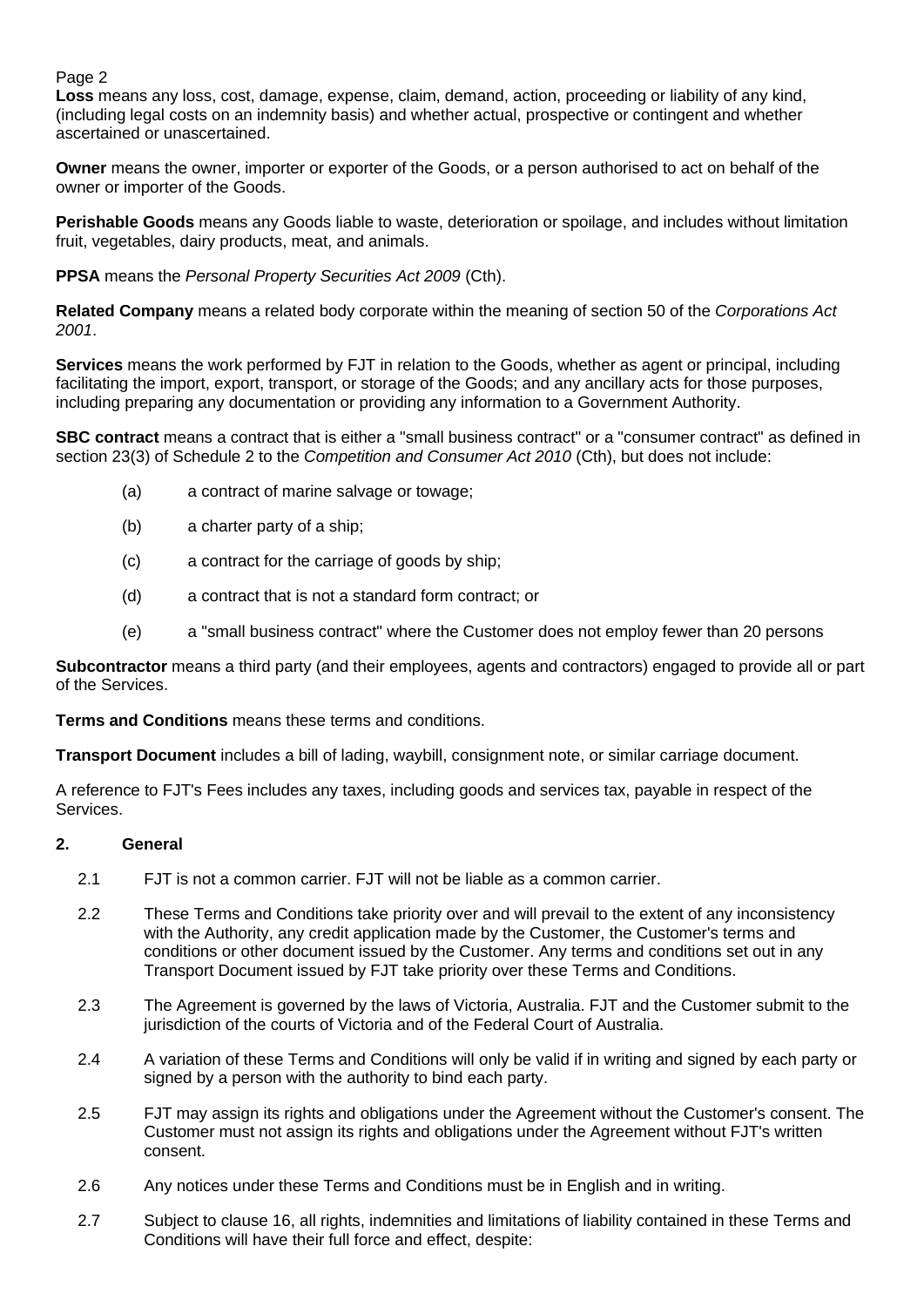- Page 3
- (a) any breach of term or condition of these Terms and Conditions, the Agreement, or any collateral agreement by FJT;
- (b) the performance of the Services;
- (c) the delivery of the Goods; or
- (d) the expiry or termination of the Authority.
- 2.8 Without limiting the effect of clause [2.7,](#page-1-0) clauses [2.5,](#page-1-1) 2.12, [3.14,](#page-3-0) 4.3, 6.11, 6.12, [7.3,](#page-5-0) [7.4,](#page-5-1) [7.5,](#page-5-2) 10, 11, [13,](#page-7-0) [14,](#page-7-1) [15](#page-8-1) and 16.11 of these Terms and Conditions will survive termination.
- 2.9 If a condition or part of a condition of this Agreement is unenforceable, it must be severed from and does not affect the rest of the Agreement.
- 2.10 FJT is not bound by any waiver, discharge or release of a condition or any agreement which purports to change this Agreement, unless it is in writing and signed by or for FJT.
- 2.11 A reference in this Agreement to any law includes any statutory modification, substitution or reenactment of it.
- 2.12 If the Customer is a trustee of a trust, the Customer:
	- (a) will provide FJT with a copy of the trust deed and any documents amending that trust deed;
	- (b) will notify FJT of any change in trustee of the trust;
	- (c) agrees that these Terms and Conditions apply to, and all requests for Services placed by the Customer with FJT are placed by, the Customer in its personal capacity and as trustee of the trust.
- 2.13 Any party that enters this Agreement as a disclosed or undisclosed agent agrees to be joint and severally liable for the debts, liabilities and obligations of the principal under this Agreement.

### **3. Services**

- 3.1 Services are provided by FJT subject to these Terms and Conditions.
- 3.2 Without limitation to other methods of acceptance, by instructing FJT to provide the Services the Customer agrees to be bound by the Terms and Conditions.
- 3.3 The Goods are at the risk of the Customer at all times.
- 3.4 FJT may agree or refuse to provide Services at its discretion.
- 3.5 FJT is authorised by the Customer to choose the method for performance of the Services at FJT's complete discretion.
- 3.6 The Customer authorises FJT to open any package containing Goods, and do any other thing in order to inspect or weigh the Goods.
- 3.7 The Customer agrees that:
	- (a) the value of the Goods will not be declared or inserted into a Transport Document or contract for the purpose of extending a Carrier's liability unless the Customer provides express written instructions to FJT to do so, and if required, the Carrier agrees;
	- (b) where a Subcontractor's or Carrier's charges may be determined by the extent of liability assumed by the Subcontractor or Carrier, no declaration of value will be made for the purpose of extending the liability of the Subcontractor or Carrier, and the Goods will be dealt with at the Customer's risk for minimum charges, unless the Customer provides written instructions to the contrary to FJT;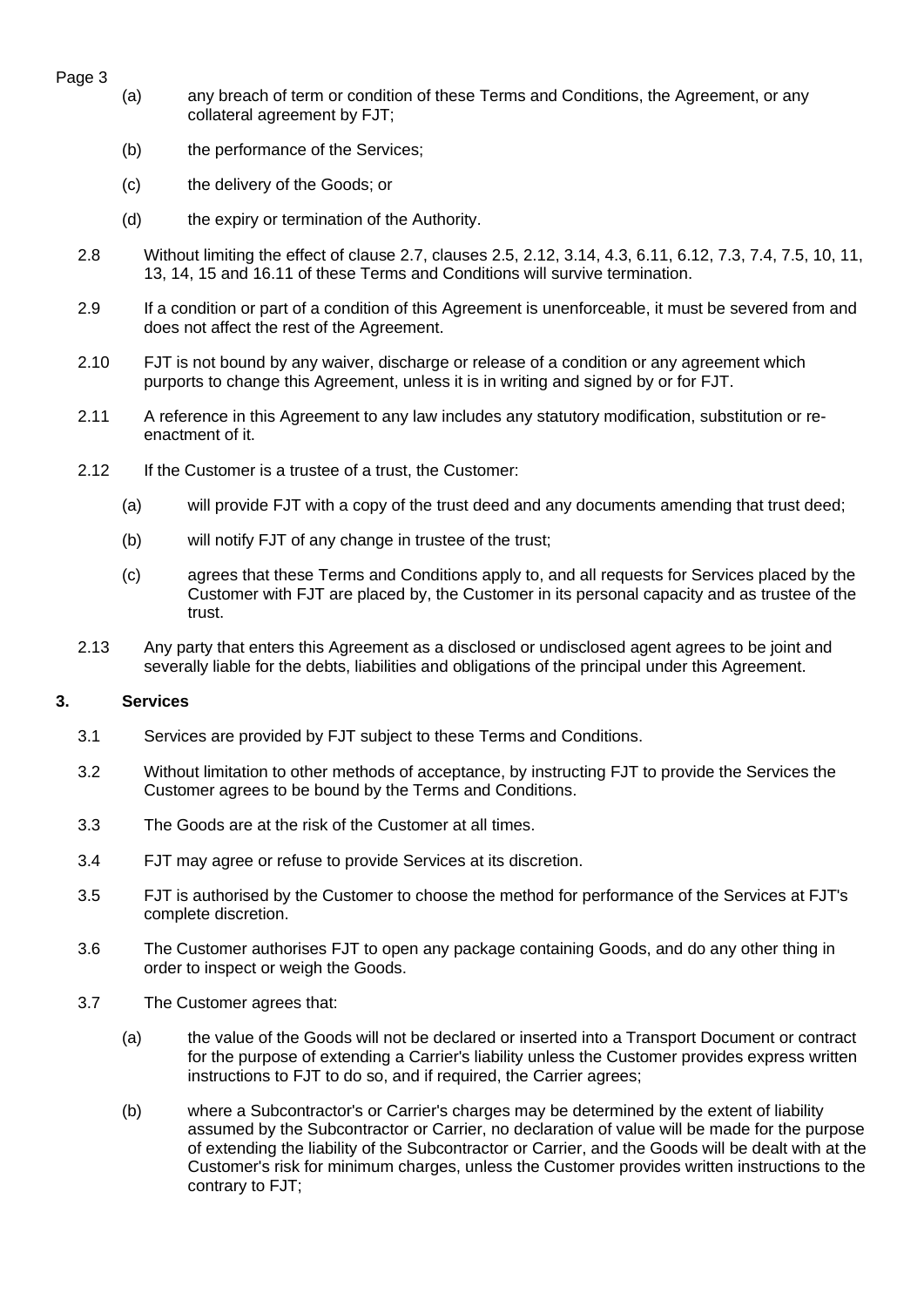- <span id="page-3-1"></span>Page 4
	- (c) FJT reserves the right to not make any declaration or take any action in respect of the Customer's Goods unless the Customer has provided FJT with sufficient notice, written instructions and the documents necessary to take that action in relation to those Goods.
	- 3.8 At any time, FJT may, acting reasonably, deem that certain Goods are Dangerous Goods.
	- 3.9 FJT at its reasonable discretion may destroy or otherwise deal with any Goods FJT considers are Dangerous Goods, without notice or compensation to the Customer.
	- 3.10 FJT's delivery obligations are satisfied if FJT delivers the Goods to the delivery address instructed by the Customer, and a person at that address provides a receipt or signs a delivery docket, or if authorised by the Customer, the Goods are left at the delivery address without obtaining a receipt or signed delivery docket.
	- 3.11 If a person at the delivery address cannot or refuses to take delivery of the Goods, or the Goods cannot be delivered for any other reason, the Customer authorises FJT to deal with the Goods at FJT's reasonable discretion, including storing, disposing of, or returning the Goods.
	- 3.12 The Goods may be stored at any place at the absolute discretion of FJT at the Customers' expense.
	- 3.13 If FJT stores the Goods, FJT may require that the Customer remove the Goods from storage by giving notice delivered to an address provided by the Customer to FJT.
	- 3.14 Where the Customer, Owner or consignee of the Goods is insolvent, placed under external administration, bankrupt or deceased and FJT has not received authority from the Shipper, exporter or Supplier of the Goods to release the Goods to the Customer, Owner or consignee, FJT is authorised to return any Goods to the Shipper, exporter or supplier of those Goods.
	- 3.15 The Customer irrevocably appoints FJT with the power and authority to take any action and execute any document in the name of and on behalf of the Customer as required by FJT to provide the Services.
	- 3.16 The Customer agrees that FJT may receive and retain for its own account renumeration, allowances, brokerages and commissions from shipping and forwarding agents, shipping lines, insurance brokers, airlines and any other persons with whom FJT deals or that are payments of the nature commonly received by freight forwarders and that FJT is not require to disclose the receipt and retention of such amounts to the Customer, even, without limitation, if acting as agent for the Customer. The Customer agrees that FJT may charge its fees and/or recover its administrative costs by way of increasing the amount charged to it by third parties, such as disbursements, when invoicing those amounts to the Customer and that there is no obligation on FJT to separately show this portion of the fee on any invoice.

### <span id="page-3-0"></span>**4. Customer Obligations**

- 4.1 The Customer will provide FJT with all assistance, information and documentation necessary to enable FJT to provide the Services, and punctually comply with any Law or request from a Government Authority.
- 4.2 The Customer is under a continuing obligation to provide any information which may materially affect the capacity of the Customer or FJT to perform its obligations under the Agreement.
- 4.3 The Customer will keep confidential FJT's Fees or charges and any waiver, discount, release or indulgence provided by FJT in relation to the provision of the Services.

# **5. Instructions**

- 5.1 Any instructions given by the Customer must be in writing in English and be legible.
- 5.2 FJT has the discretion to refuse to accept the Customer's instructions.
- 5.3 Sufficient notice of instructions must be given by the Customer to FJT to enable FJT to follow those instructions. If insufficient notice is given and FJT attempts to adopt the Customer's instructions, FJT is not deemed to have accepted the instructions.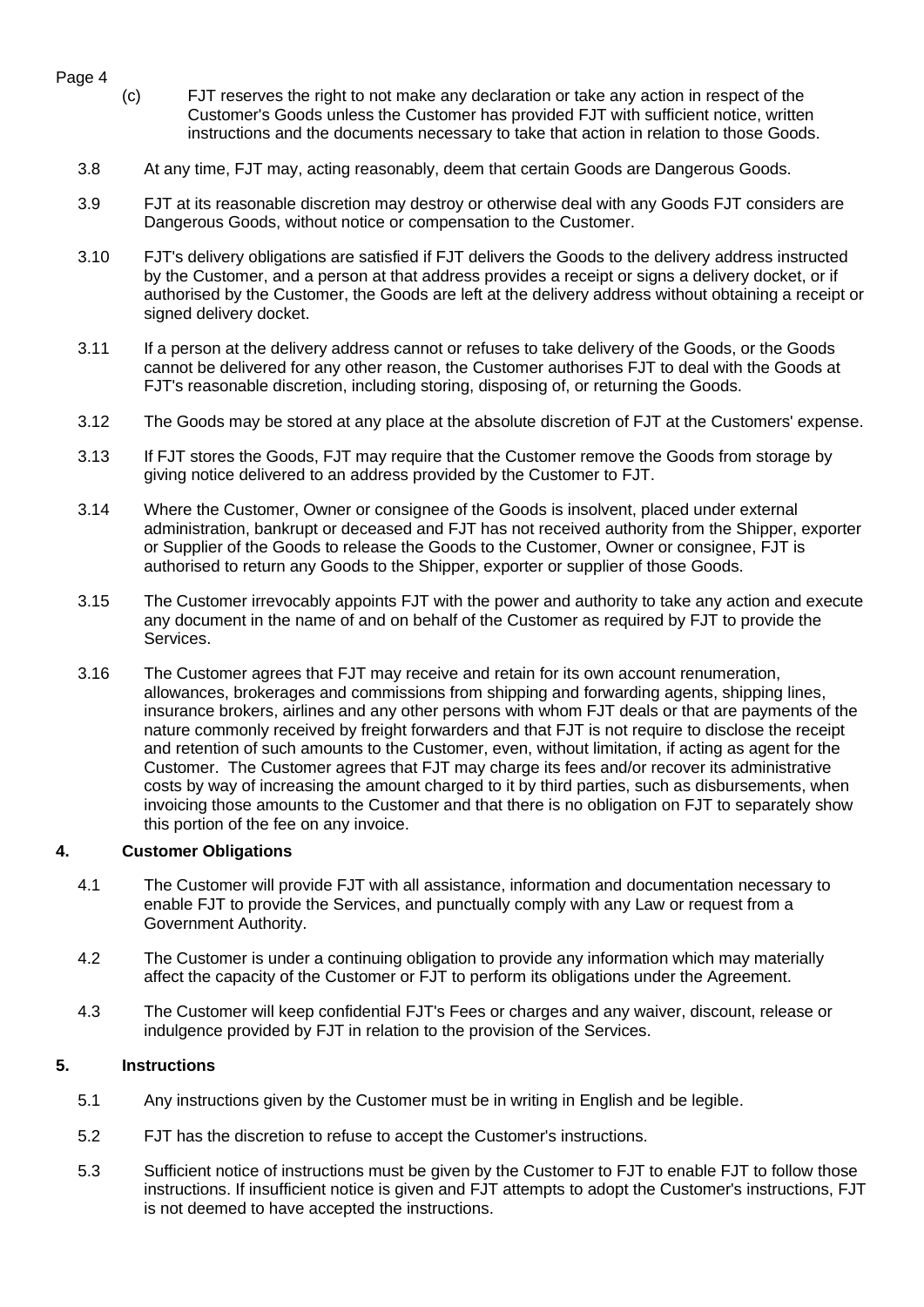# Page 5<br>5.4

- If FJT accepts the Customer's instructions on one occasion, FJT will not be bound by those instructions when providing Services in the future.
- 5.5 If FJT accepts the Customer's instructions to perform the Services in a particular way, it will give priority to that method, but may depart from that method at its reasonable discretion.

### **6. Fees**

- <span id="page-4-0"></span>6.1 FJT's Fees are earned on the earlier of the commencement of the performance of the Services (or part thereof), or when the Goods are delivered to FJT or its subcontractors.
- 6.2 FJT's Fees may include any disbursements and other amounts that FJT is required to pay third parties in connection with the Services. FJT at its discretion may vary its Fees if the amount of any such disbursements change. Where reasonably practicable, FJT will provide notice of any material change in the Fees. However, there may be times where Fees increase without notice.
- 6.3 FJT's Fees must be paid within 7 days of an invoice or as otherwise agreed in writing (the **Due Date**). Time is of the essence in respect of the Customer's obligations to make any payment to FJT in connection with this Agreement.
- <span id="page-4-1"></span>6.4 FJT at its discretion may determine its Fees, including by weight, measurement or value, including without limitation, by volumetric conversion.
- <span id="page-4-2"></span>6.5 FJT may re-weigh, re-measure or re-value the Goods at any time, and amend its Fees at its reasonable discretion.
- 6.6 Any information contained in a quotation provided by FJT in relation to the Fees applies to the specific item, weight and volume quoted, designated Services and standard of Services, and is only valid until the earlier of 14 days after being provided, the quote being withdrawn or the quote expiring.
- 6.7 A quotation is not an offer and is not binding on FJT. A quotation may change based on changes to freight, insurance, warehousing, fees, and any other charges, with or without notice to the Customer.
- 6.8 Fees due to FJT are payable in Australian dollars unless otherwise agreed. FJT is entitled to charge a currency conversion fee when it receives payment in a currency other than Australian dollars.
- 6.9 Unless otherwise stated, FJT's Fees are exclusive of goods and services tax.
- 6.10 The Customer remains responsible for the payment of Fees:
	- (a) even where an arrangement is made for the Fees to be paid by another person;
	- (b) whether or not the Goods are delivered or damaged or the Services performed as instructed.
- 6.11 If the Fees are not paid in full within 7 days of the Due Date then, without limitation to its rights, FJT may charge interest on the late payment at the published business overdraft rate of the Commonwealth Bank of Australia.
- 6.12 The Customer will not defer, set-off or withhold payment of any amount payable to FJT by reason of any claim the Customer has, or claims it has, against FJT.
- 6.13 Any credit terms provided by FJT may be terminated at any time by FJT.

## **7. Subcontractors and agency**

- 7.1 The Customer authorises FJT to:
	- (a) subcontract all or part of the Services to a Subcontractor; and / or
	- (b) as the agent of the Customer, contract with a third party service provider on behalf of the Customer on any terms whatsoever, including terms that limit or exclude the liability of the third party service provider.
- 7.2 The Customer authorises a Subcontractor to subcontract all or part of the Services.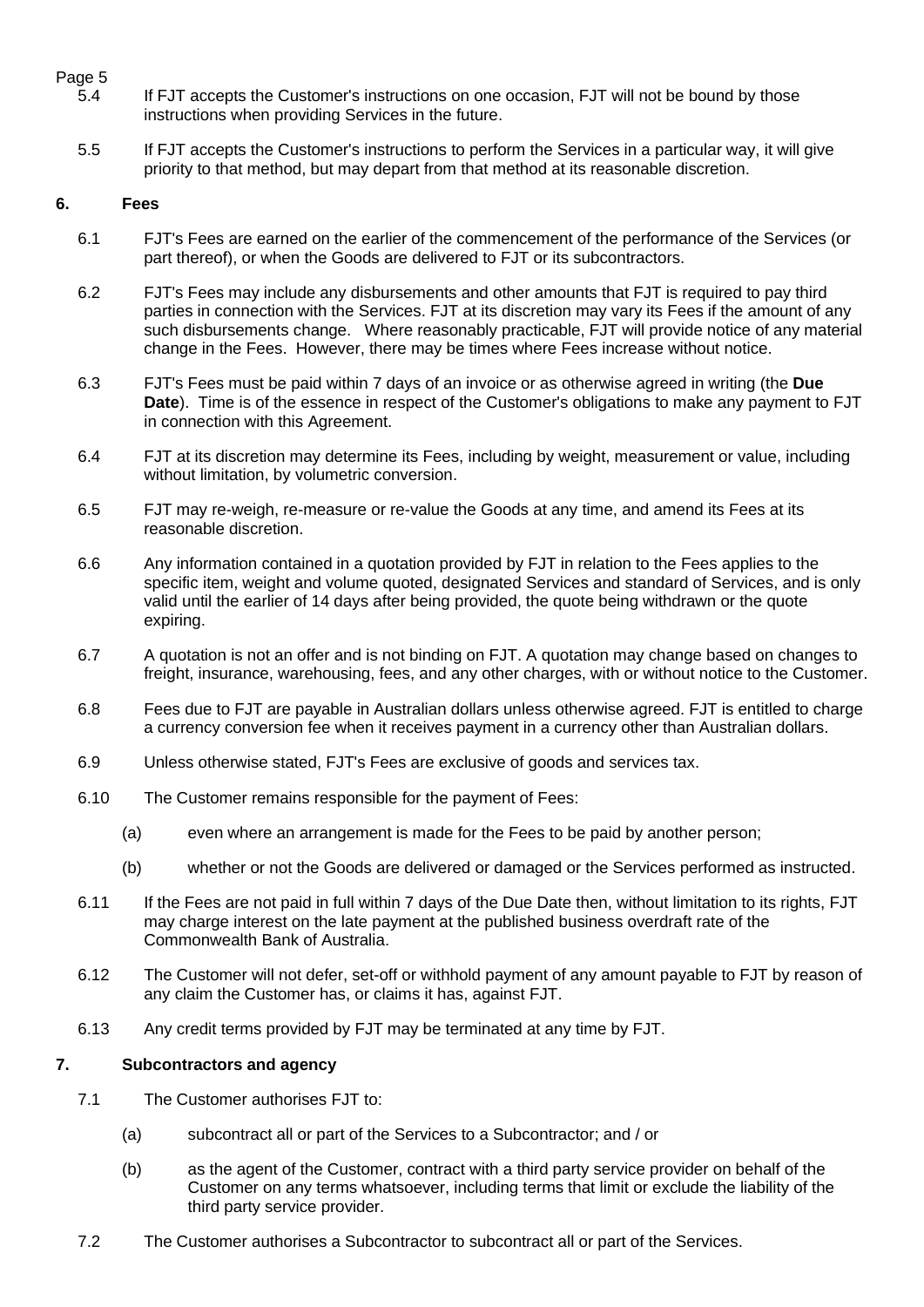# Page 6<br>7.3

- <span id="page-5-0"></span>7.3 All exclusions or limitations on the liability of FJT in these Terms and Conditions extend to protect:
	- (a) all Subcontractors;
	- (b) the agents, employees and servants of any Subcontractor or FJT; and
	- (c) any person engaged to provide all or part of the Services.
- <span id="page-5-1"></span>7.4 The Customer undertakes that it will not make any claim against, or impose any liability upon, any Subcontractor in connection with the provision of the Services or the Goods.
- <span id="page-5-2"></span>7.5 The Customer undertakes that it will indemnify any Subcontractor from and against any Loss if a claim is made against a Subcontractor by any party (including the Customer) in connection with the provision of the Services or the Goods.
- 7.6 For the purpose of clauses [7.3](#page-5-0) and [7.5,](#page-5-2) FJT acts as trustee on behalf of and for the benefit of any Subcontractor, and to this extent each Subcontractor is deemed to be a party to this Agreement.

# **8. Intellectual Property**

8.1 The Customer agrees that FJT retains all copyright and intellectual property subsisting in all documents and thigs created by, or for, FJT in connection with the performance of the Services, including copyright and intellectual property that now exists or that later comes into existence.

## **9. Warranties**

- 9.1 The Customer (on behalf of itself, the Owner, and any Connected Parties) warrants to FJT that:
	- (a) it is the owner of the Goods, or is the authorised agent of the owner of the Goods and is authorised to complete and sign documentation related to the Goods and the Services;
	- (b) it enters into the Agreement on its own behalf, or in its capacity as the authorised agent of the owner of the Goods;
	- (c) it and all Connected Parties have complied with all Laws relating to the Goods, including the nature, condition, packaging, handling, storage and Carriage of the Goods;
	- (d) in engaging the Services from FJT, it will not procure FJT to perform any act in breach of any Laws;
	- (e) it and all Connected Parties will observe all Laws and requirements of Government Authorities;
	- (f) all information and documentation provided by the Customer and Connected Parties to FJT is accurate and complete, and neither it nor a Connected Party has omitted to provide any requested or material information;
	- (g) the Goods are packed to endure the ordinary risks of handling, storage and the Services, having regard to the nature of the Goods including without limitation, that in respect of temperature controlled goods, the Container has been properly pre-cooled or pre-heated and the Container's thermostatic controls have been correctly set;
	- (h) the Goods are not Dangerous Goods, unless FJT has agreed in writing to provide the Services in respect of those particular Dangerous Goods, and in which case, warrants that it has made full disclosure of Dangerous Goods and such Goods are distinctly marked; and
	- (i) all Goods are adequately and accurately marked, labelled or branded; and
	- (j) it will ensure, so far as is reasonably practicable, the safety of any road transport performed for or on behalf of the Customer and it will meet its obligations under the Heavy Vehicle National Law where the Customer is the consignor, consignee, packet or loader of the Goods.

# **10. Liability**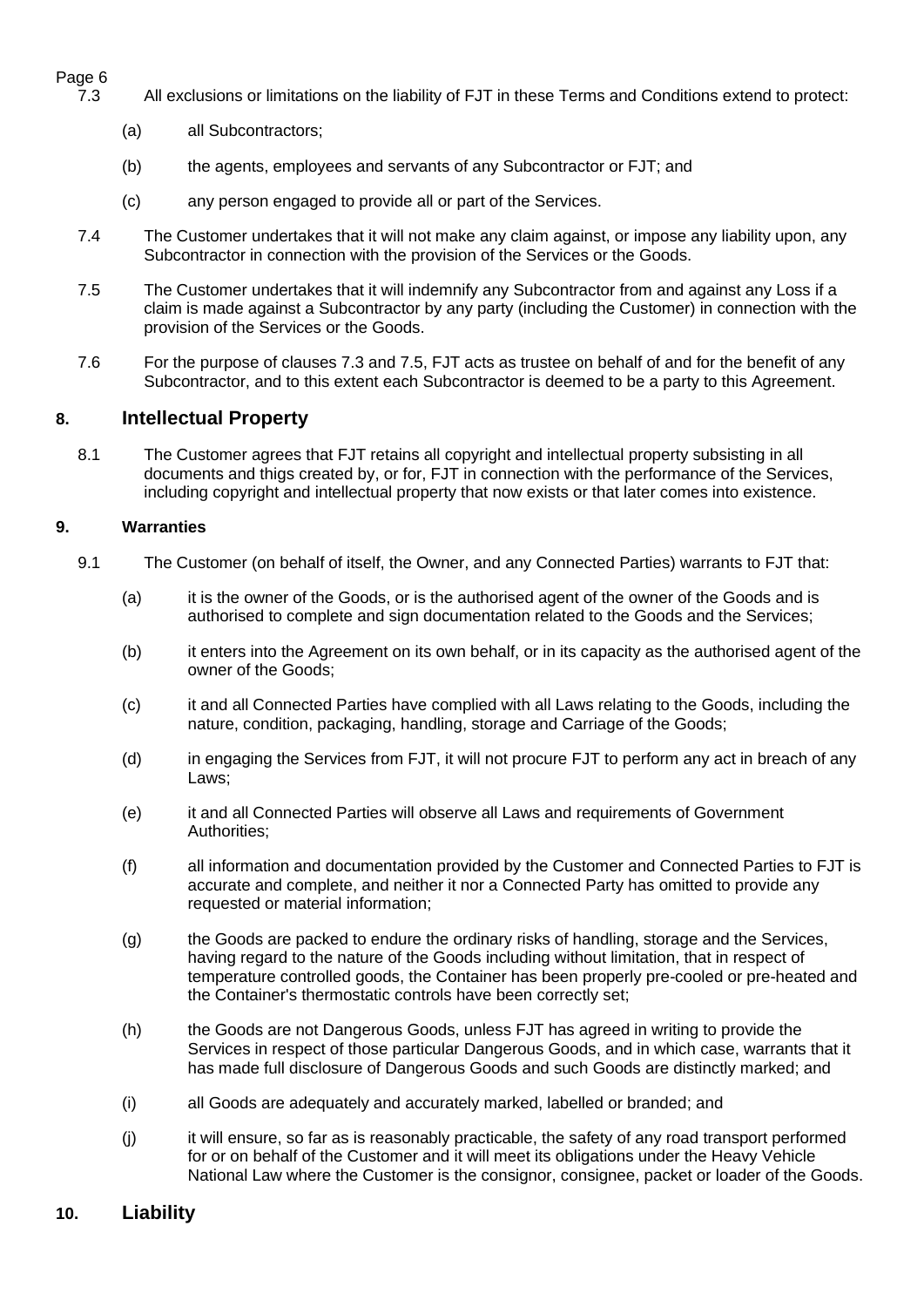# Page 7<br>10.1

- Despite any other clause in these Terms and Conditions, where the Services involve the international Carriage of Goods, the liability limits of FJT will not exceed the maximum liability limit of FJT or the Carrier as determined under any international convention applying to relevant Carriage of the Goods.
- 10.2 Without limitation, FJT excludes all liability for loss, damage or delay to the Goods that occurs while the Goods are in the physical custody of a third party, including a Subcontractor.
- 10.3 To the extent permitted by Law, FJT excludes all liability in respect of any claim made against FJT, its employees, agents and Subcontractors, including without limitation, liability for fundamental breach of contract, or a negligent, unlawful, reckless or wilful act or omission.
- 10.4 FJT is not liable for Consequential Loss suffered by the Customer, regardless of whether or not FJT had knowledge that such damage may be incurred.
- 10.5 FJT excludes from this Agreement all conditions, warranties, terms and consumer guarantees implied by Laws, general law or custom except any the exclusion of which would contravene any Laws or cause this condition to be void (**Non-Excludable Condition**).
- 10.6 FJT's liability for any breach of a Non-Excludable Condition is limited, at FJT's option, to supplying the particular Services again, or the cost of supplying the particular Services again.
- 10.7 FJT will not be liable for omitting to inspect or take any other action in respect of Goods where Goods have been damaged or pillaged, unless the Customer provides FJT with written instructions to take that action in relation to those Goods and FJT accepts those instructions.
- <span id="page-6-0"></span>10.8 Where the liability of FJT is not fully excluded by the Agreement, Law or otherwise, the liability of FJT is limited to the lesser of Australian \$100 or the value of the Goods at the time the Goods were received by FJT.
- 10.9 FJT will not be in breach of any of its obligations to the Customer or liable for any Loss (including Consequential Loss) suffered by the Customer arising from or connected with FJT's compliance with any Law, including without limitation disclosing confidential information to a Government Authority.
- <span id="page-6-1"></span>10.10 Without limitation to any other clause of the Agreement, FJT will be discharged from all liability in connection with the performance of the Services or the Goods unless:
	- (a) notice of any claim is received by FJT within 7 days of the earlier of the delivery of Goods, the date the Goods should have been delivered, or where the claim does not relate to loss or damage to Goods, the event giving rise to the claim; and
	- (b) suit is brought and written notice is received by FJT within 9 months of the earlier of the delivery of the Goods, the date the Goods should have been delivered, or where the claim does not relate to loss or damage to Goods, the event giving rise to the claim.
- 10.11 FJT will not be liable for any delay, failure to perform an obligation under the Agreement or Loss suffered by the Customer to the extent caused by a Force Majeure Event.
- 10.12 If a Force Majeure Event prevents or causes a delay in the performance of a Company's obligation exceeding 10 days, FJT may terminate the provision of the Services by notice to the Customer.
- 10.13 Without limitation to any other clause in this Agreement, for Carriage by air, if the Carriage involves an ultimate destination stop in a county other than the country of departure, the Warsaw Convention or the Montreal Convention may be applicable and the relevant convention governs, and in most cases, limits the liability of air Carriers in respect of loss or damage to cargo.

# **11. Indemnity**

11.1 The Customer indemnifies FJT from and against (and must pay on demand for) all Loss arising directly or indirectly from or in connection with the Goods or the performance of the Services (including Consequential Loss), including Loss in connection with a breach of contract, or a negligent, unlawful, reckless or wilful act or omission by FJT or its employees, agents and contractors.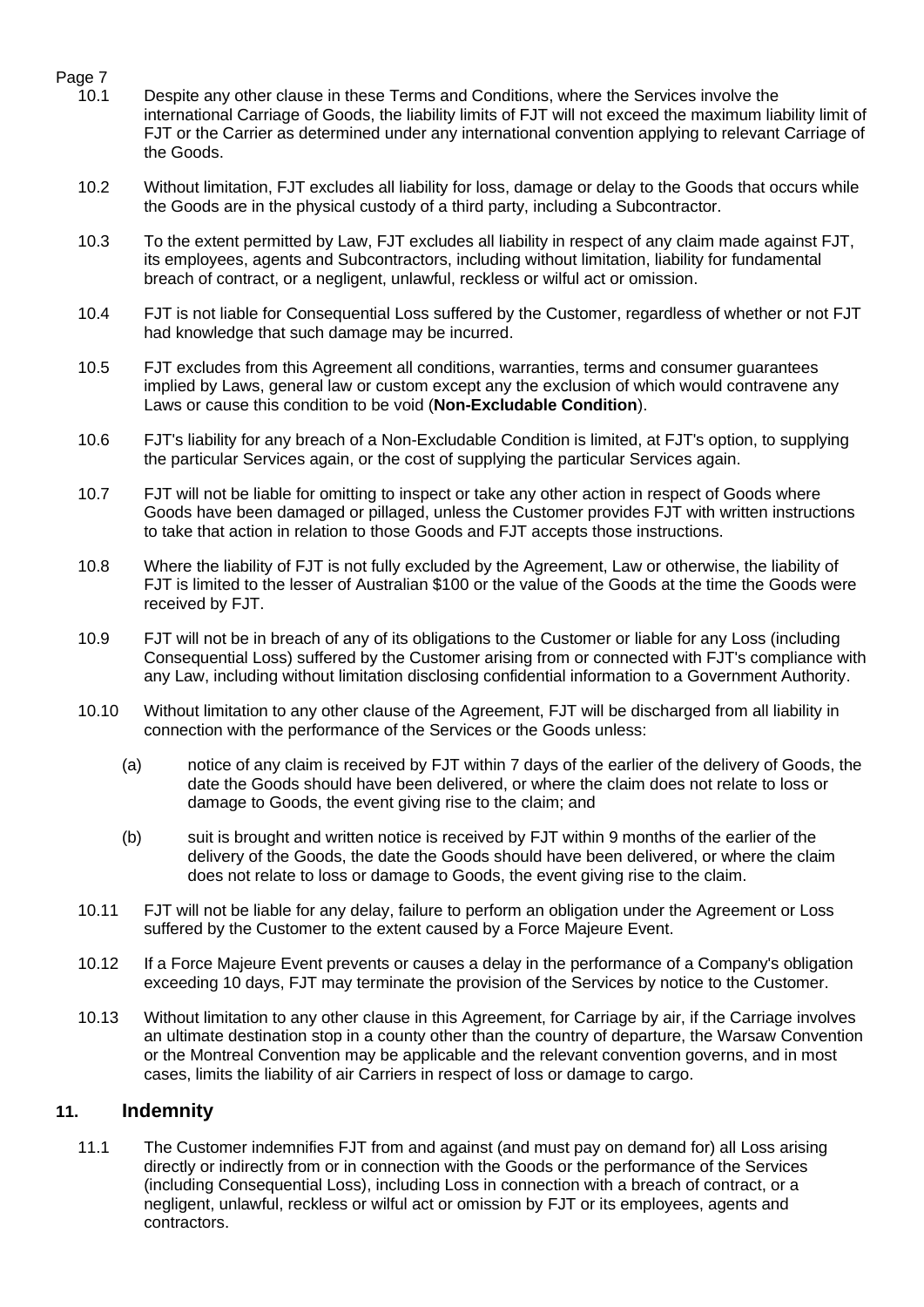# Page 8<br>11.2

- Without limitation to clause 11.1 the Customer indemnifies FJT from and against (and must pay on demand for) any Loss arising from
	- (a) the Customer's or Owner's failure to return, return by the due date, return within the "free" period and/or return empty, clean, or undamaged any Container or transport equipment involved in the performance of the Services;
	- (b) any claim against FJT by a person who claims to have an interest in the Goods;
	- (c) breach of this Agreement, including any warranty provided by the Customer;
	- (d) any Loss, cost or liability incurred or suffered by FJT as a result of releasing or delivering the Goods to the Customer or at the direction of the Customer;
	- (e) any claim for general average and will provide any security requested by FJT for the release of any Goods that are the subject of a claim for general average;
	- (f) any inspection of, or treatment of, the Goods by, or directed by, a Government Authority.
	- 11.3 The Customer indemnifies FJT from and against (and must pay on demand the amount of) all duty, GST, and any other fees and taxes incurred in connection with the Goods payable to a Government Authority.
	- 11.4 The Customer indemnifies FJT from and against (and must pay on demand for) all costs payable to third parties in relation to the Carriage, storage, treatment or entry of the Goods.
	- 11.5 The indemnities in this clause 11 continue whether or not the Goods are pillaged, stolen, lost or destroyed.

#### **12. Insurance**

12.1 FJT will not arrange insurance in respect of the Goods. The Customer is responsible for arranging insurance in respect of the Goods. If FJT refers the Customer to an insurance company or broker, FJT makes no warranty or representation in respect of the insurer or broker or the insurance offered.

### <span id="page-7-0"></span>**13. Lien**

- <span id="page-7-2"></span>13.1 FJT has:
	- (a) a particular and general lien on all Goods and documents relating to the Goods; and
	- (b) a right to sell those Goods and documents by public auction or private sale (at FJT's discretion) without notice and apply the proceeds of sale;

in respect of all sums due and owing from the Customer or a Related Company of the Customer.

- 13.2 The lien will also cover FJT's costs and expenses relating to the exercise of its lien and right of sale, including FJT's reasonable legal fees.
- 13.3 For the purposes of the lien, FJT will retain constructive possession of the Goods and the lien and rights granted by this clause will survive delivery of the Goods. FJT is entitled to retain the proceeds of sale of the Goods in respect of all sums due and owing from the Customer.

### <span id="page-7-1"></span>**14. PPSA**

- 14.1 Terms used in clause 14 that are defined in the PPSA have the same meaning as in the PPSA.
- 14.2 Without limitation to other rights of FJT, from the time the Goods are in the possession of FJT or a Subcontractor, the Goods are subject to a continuing security interest in favour of FJT for the payment of all amounts due and owing by the Customer under the Agreement.
- 14.3 The Customer acknowledges and consents to FJT's registration and perfection of FJT's security interest under the Agreement for the purposes of the PPSA.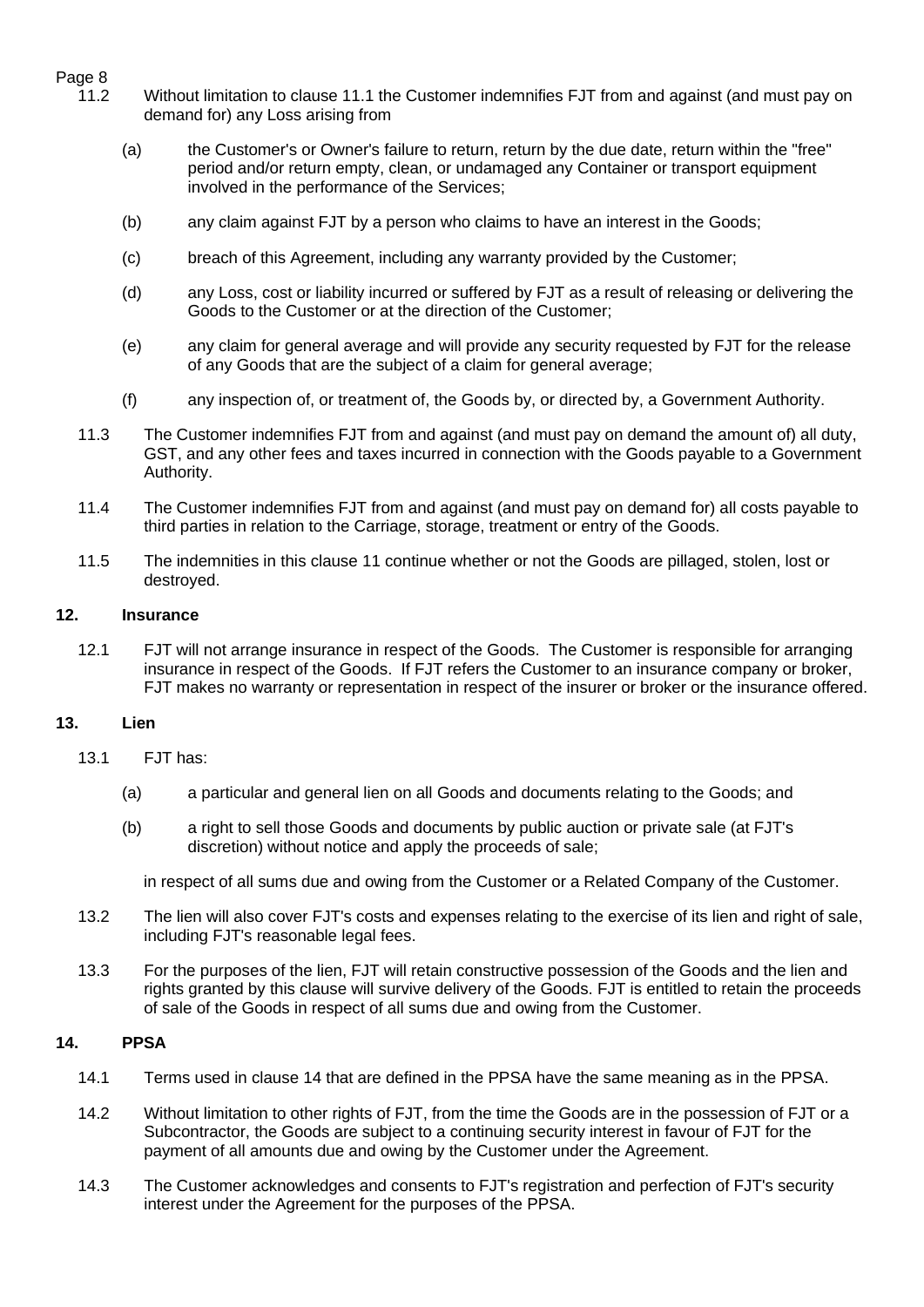# Page 9<br>14.4

- The Customer will not grant a security interest to another person, or allow any encumbrance to arise, in respect of the Goods.
	- 14.5 To the extent permitted by law, the Customer irrevocably waives any right it may have to:
		- (a) receive notices or statements under sections  $95, 118, 121(4), 125, 130, 132(3)(d) 132(4)$  and 135 of the PPSA; and
		- (b) redeem the Goods under section 142 of the PPSA;
		- (c) reinstate this Agreement under section 143 of the PPSA; and
		- (d) receive a verification statement.
	- 14.6 The Customer will do all things and execute all documents reasonably necessary to give effect to the security interest created under this Agreement or comply with any reasonable request by FJT in connection with the PPSA.

#### <span id="page-8-1"></span>**15. Uncollected goods**

- <span id="page-8-2"></span>15.1 FJT may at its discretion sell or otherwise dispose of Perishable Goods without notice to the Customer where the Goods are not collected immediately upon arrival, are insufficiently or incorrectly addressed or are not identifiable.
- <span id="page-8-3"></span>15.2 Without limitation to clause [15.1,](#page-8-2) FJT may at its discretion sell or return Goods that cannot be delivered because they are insufficiently or incorrectly addressed, are not identifiable, are uncollected or not accepted after 21 days' notice to the Customer or where the Customer fails to pay any cost or do any action reasonably necessary for FJT to deliver the Goods.
- 15.3 Where FJT sells Goods under clauses 13, [15.1](#page-8-2) or [15.2;](#page-8-3)
	- (a) it does so as principal, not as agent, and is not the trustee of the power of sale;
	- (b) the Customer must pay all costs, charges and expenses incurred by FJT in connection with the storage, sale or return of the Goods, which may be deducted from the proceeds of the sale of the Goods;
	- (c) FJT is entitled to recover any deficit from the Customer where the proceeds of sale of the Goods do not satisfy the amounts payable to FJT.

### <span id="page-8-0"></span>**16. SBC Contracts**

FJT does not exclude or limit the application of any compulsory applicable Laws, including Schedule 2 of the *Competition and Consumer Act 2010* (Cth), where to do so would contravene those Laws or cause any part of this Agreement to be void.

If the Agreement is a SBC Contract, then:

- 16.1 The definition of "Loss" is amended to mean any actual or ascertainable loss, cost, damage, expense, claim, demand, action, proceeding or liability of any kind (including legal costs on an indemnity basis).
- 16.2 Clause [2.5](#page-1-1) is modified, so that neither party may assign its rights or obligations under the Agreement without the written consent of the other party, which must not be unreasonably withheld.
- 16.3 Clause [3.12](#page-3-1) is amended so that "absolute" is replaced with "reasonable".
- 16.4 Clause [6.1](#page-4-0) is modified, so that the Fees are earned when the corresponding Service is performed or attempted to be performed, or where applicable, the corresponding disbursement is incurred.
- 16.5 If a variation to a quote or Fee under clauses [6.4](#page-4-1) or [6.5](#page-4-2) is material, where it is reasonably practical, FJT shall give notice to the Customer of that variation.
- 16.6 If the Customer objects to a variation to a quote or Fee under clauses [6.4](#page-4-1) or [6.5,](#page-4-2) but does not provide FJT with acceptable alternative directions in respect of the goods, FJT in its discretion may,